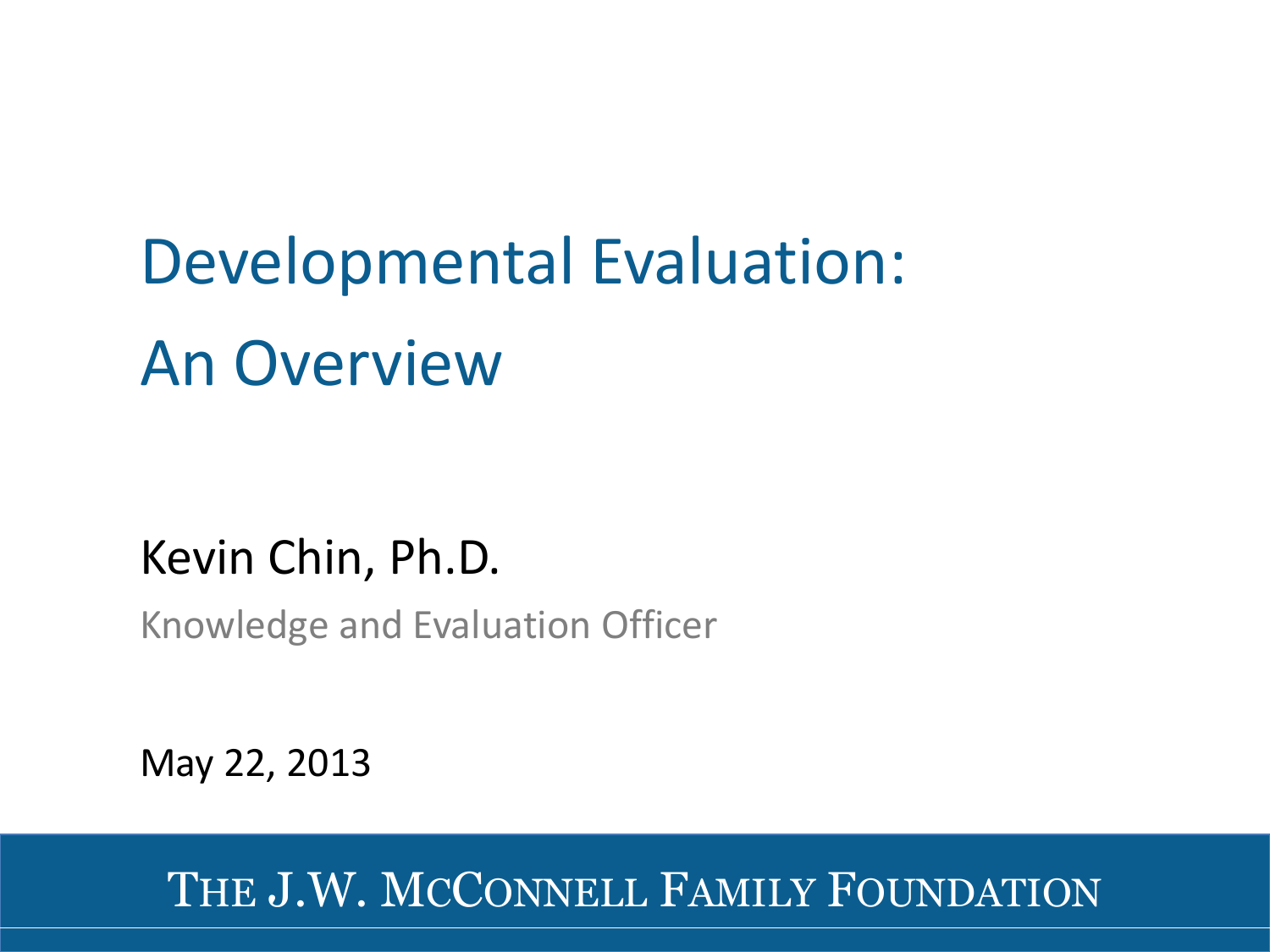- o Board of the J.W. McConnell Family Foundation is supportive of experimentation
- o Developmental Evaluation (DE) draws upon existing evaluative/feedback processes
- DE doesn't focus on outcomes, but on how to get there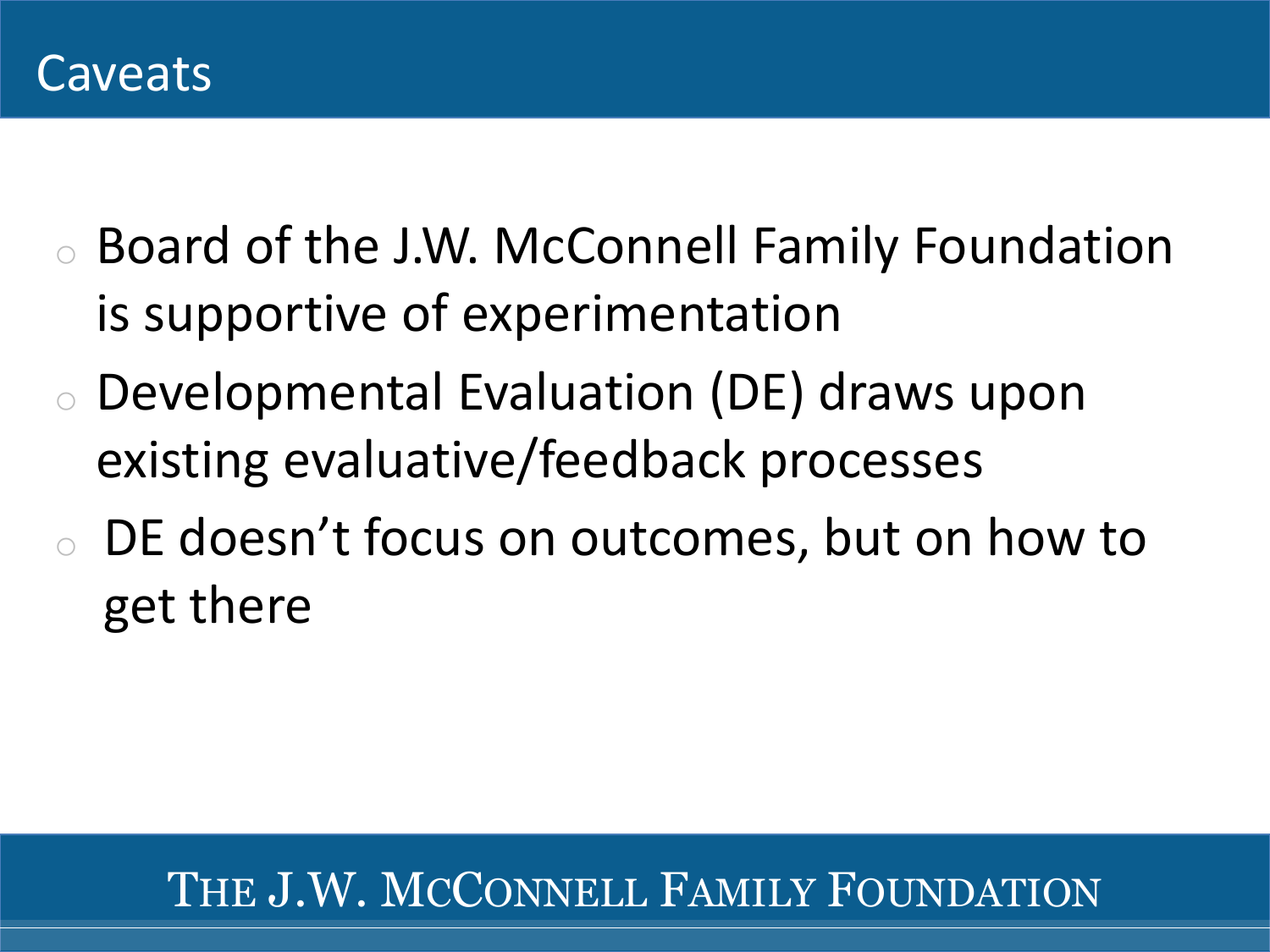## Preamble

- initiatives <sup>o</sup> Foundation shifted funding to complex, long-term
- o Initiatives exploring uncertain territory, developing and testing strategies as they proceeded
- <sup>o</sup> No blueprints for attacking poverty, promoting innovative approaches to solve social problems
- <sup>o</sup> No need for ex post facto assessments, but realtime feedback on how to get where you want to go
- Needed a compass, because roadmaps didn't exist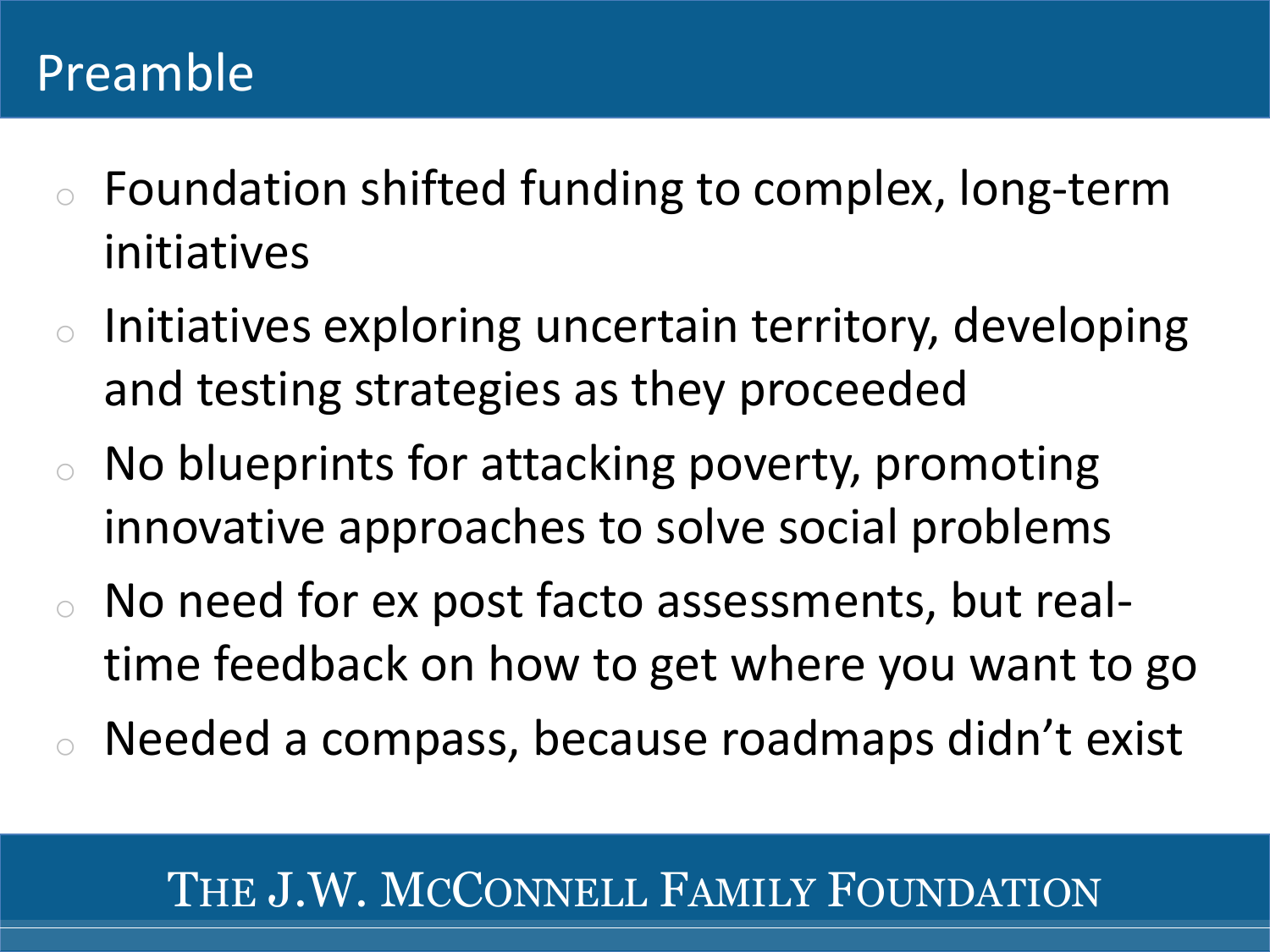An approach to evaluation grounded in systems thinking and that supports innovation by collecting and analyzing real time data in ways that lead to informed and ongoing decision making as part of the design, development and implementation process.

— Michael Quinn Patton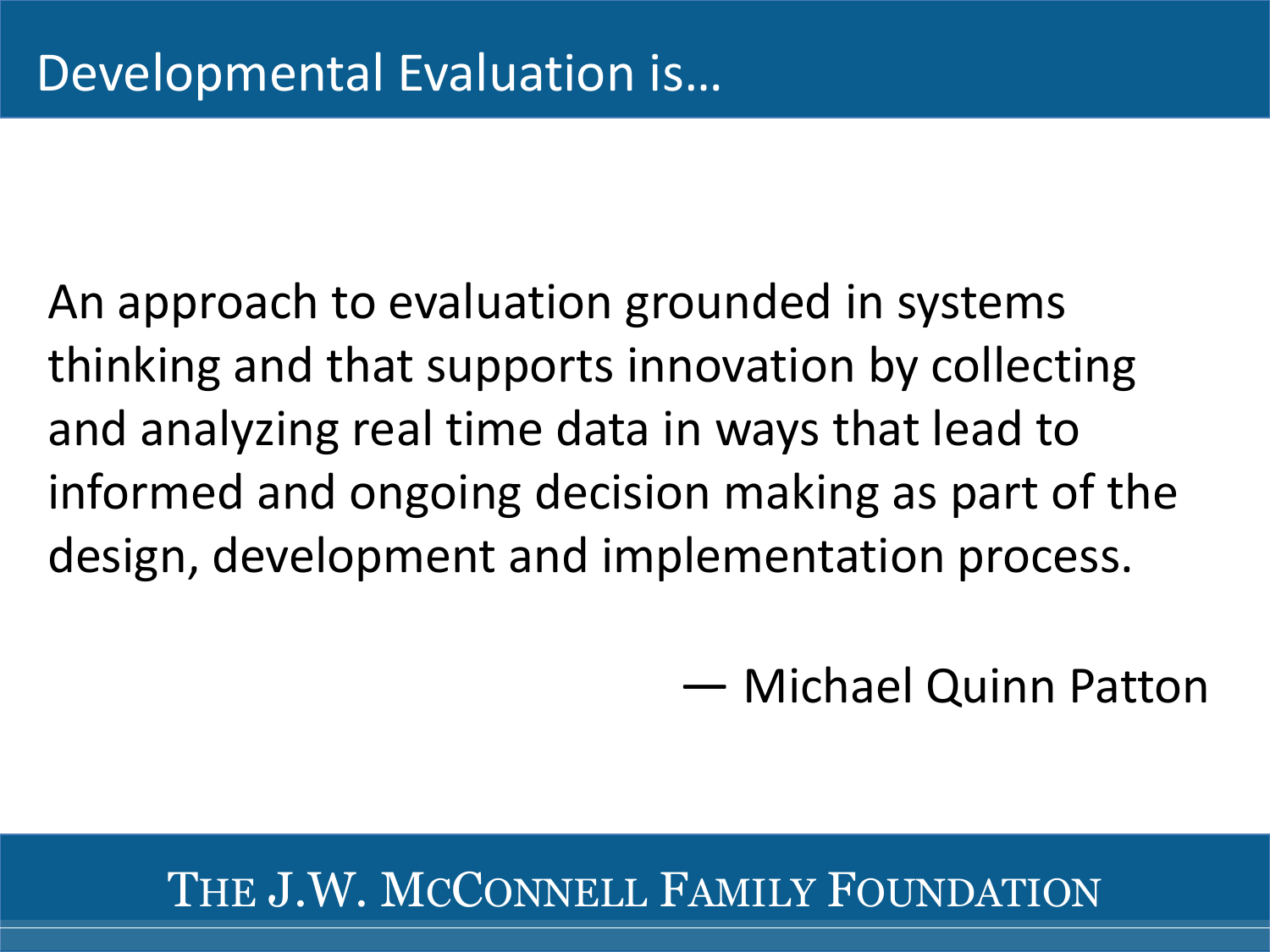- <sup>o</sup> Overturns many assumptions of traditional evaluation approaches:
	- <sup>o</sup> Embedded, not detached
	- o Continuous, not episodic
	- <sup>o</sup> Goal is learning, not judging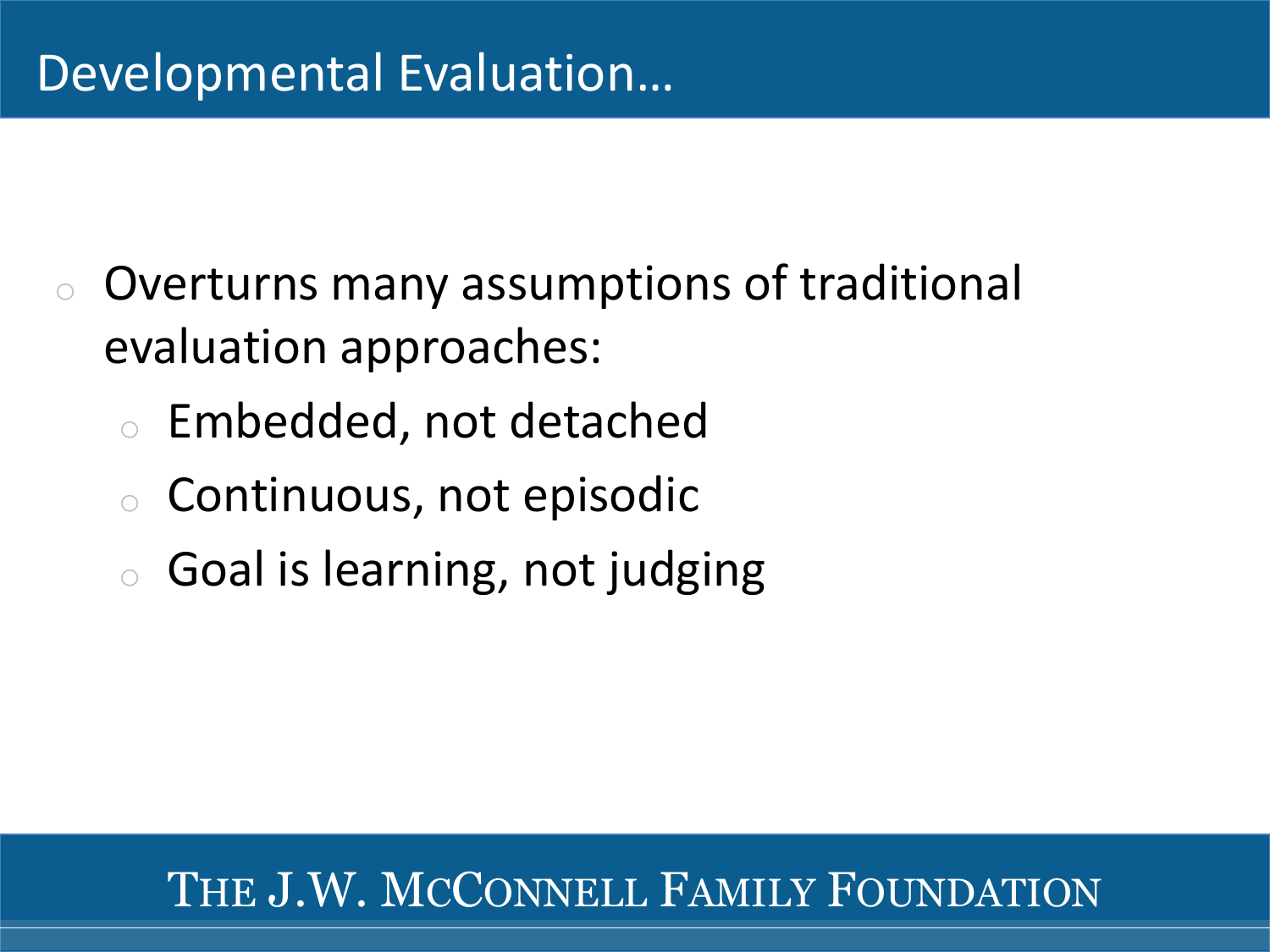<sup>o</sup> DE used with programs related to:

- <sup>o</sup> Youth
- <sup>o</sup> Aboriginal peoples
- <sup>o</sup> Profoundly disabled
- o Poverty reduction
- <sup>o</sup> Environmental education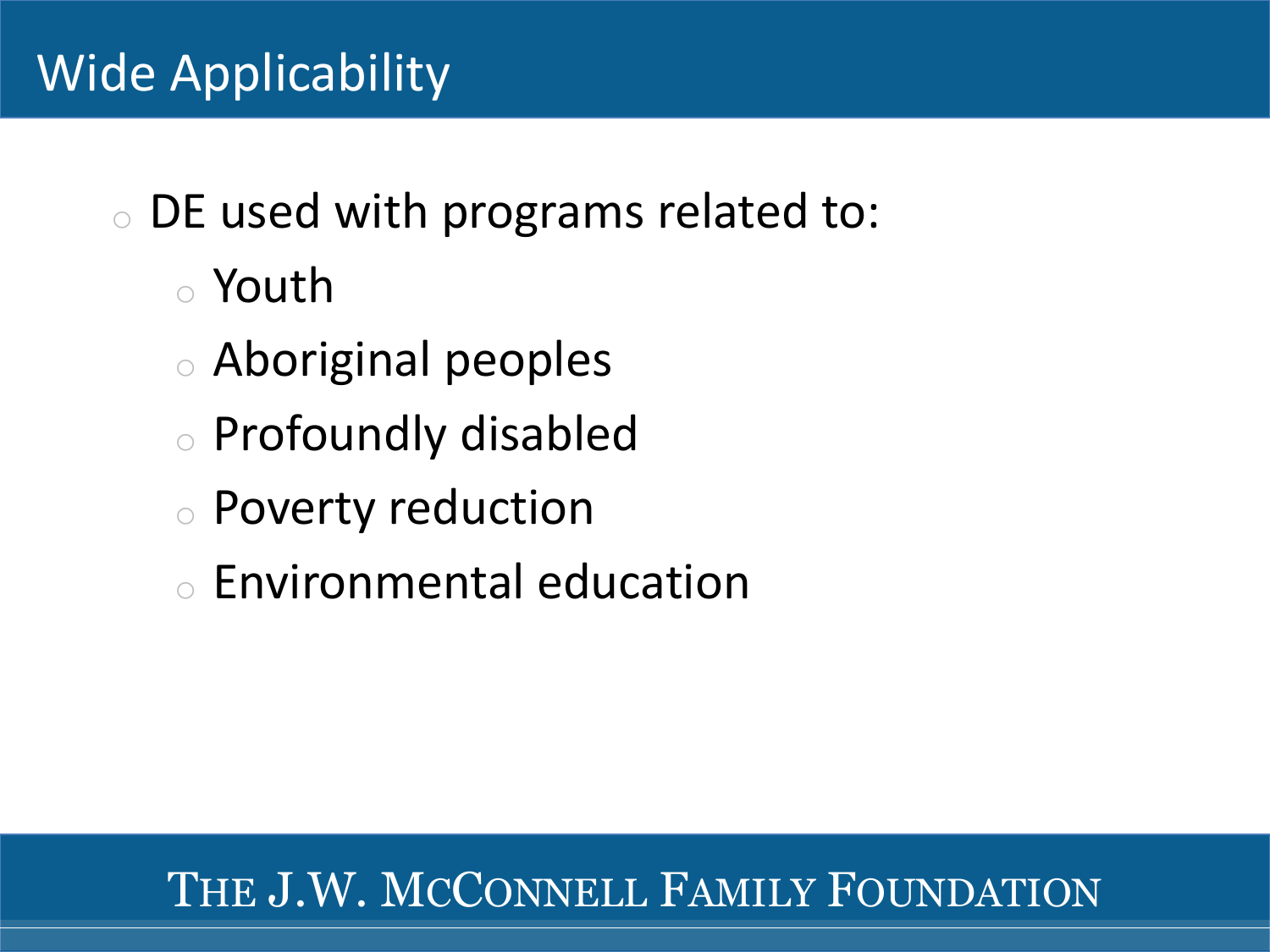# Developmental Evaluation Timeline

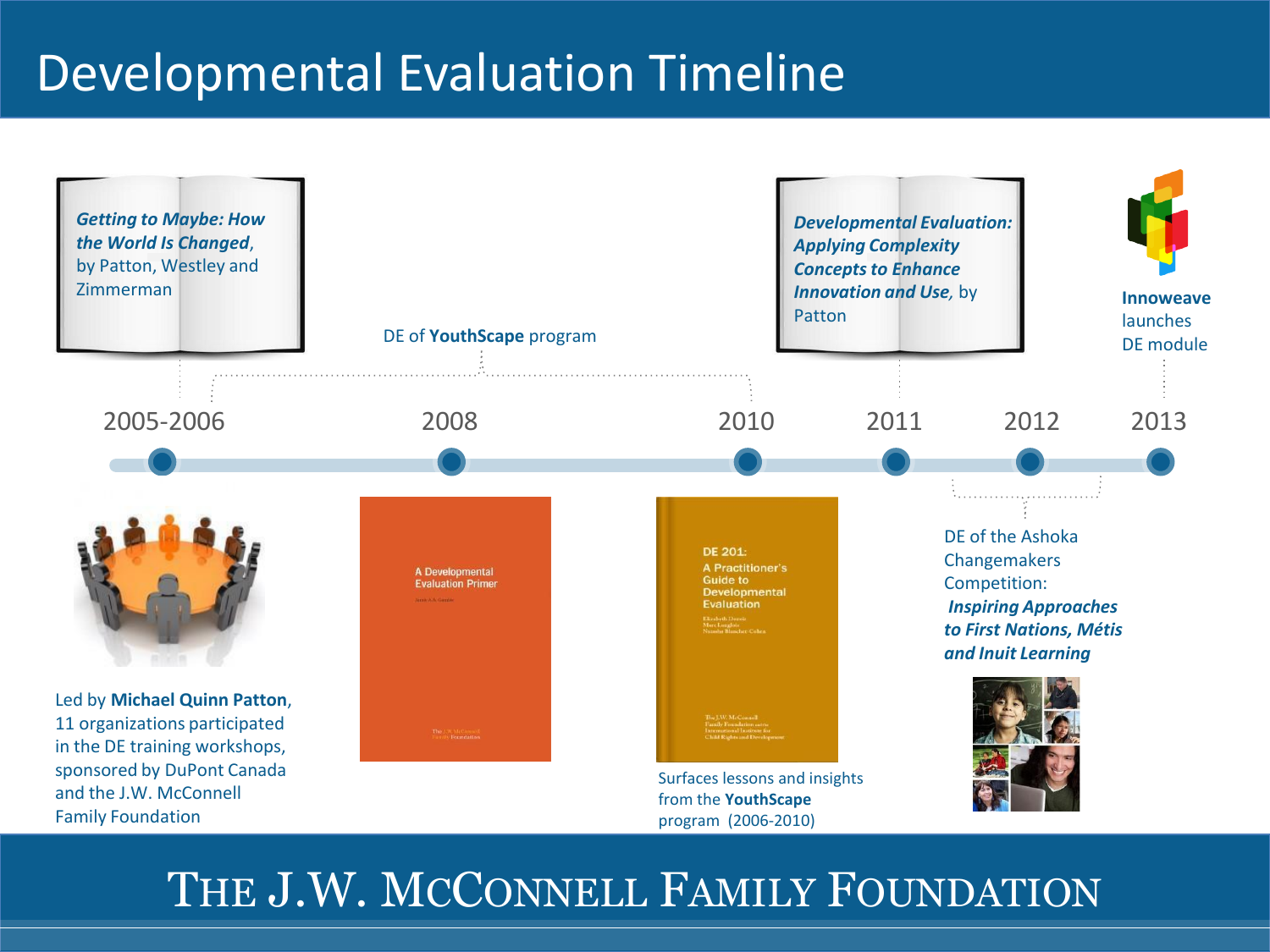YouthScape: A case study of evaluation embracing the emergent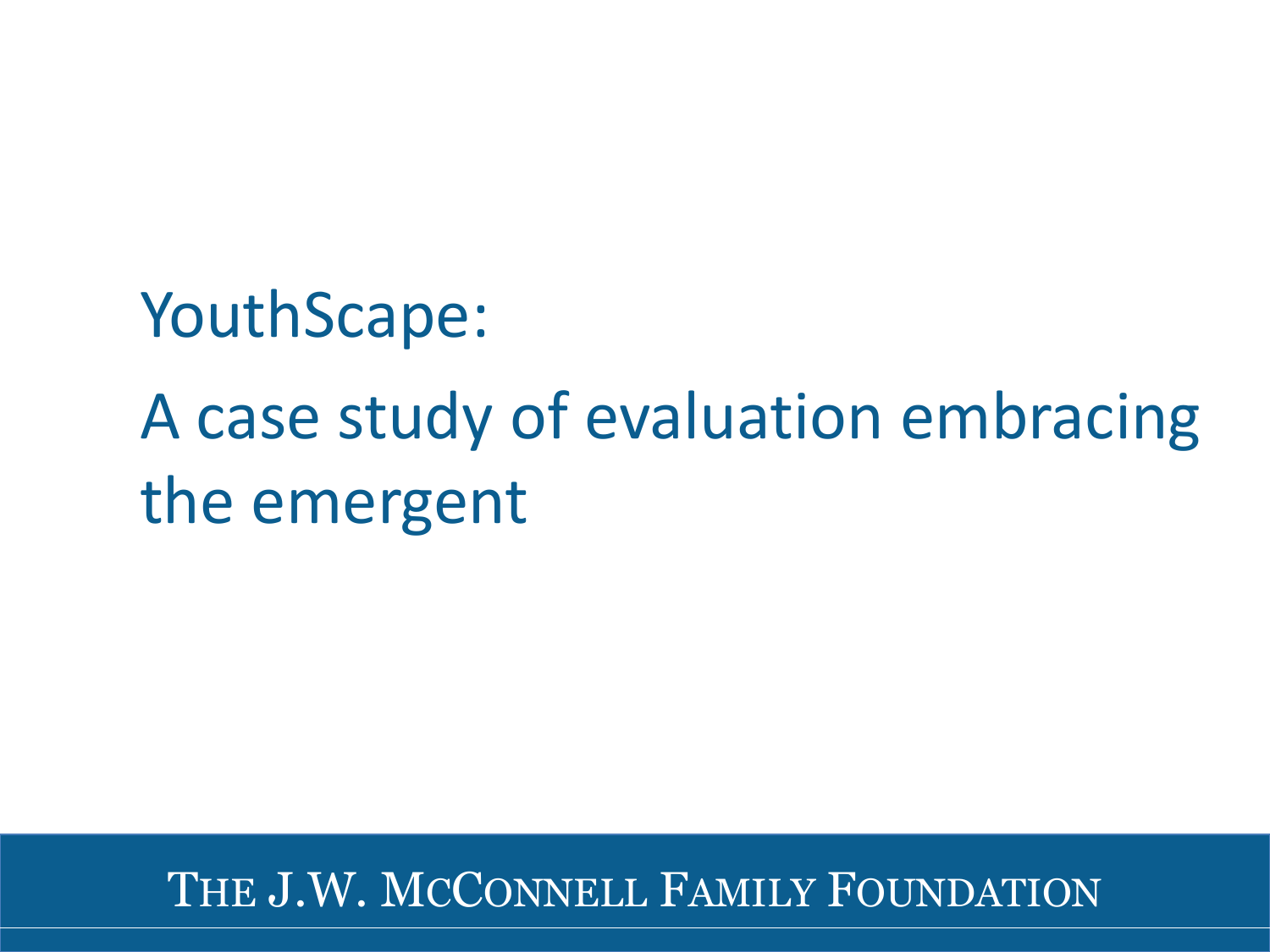- $\circ$  Trustees approved youth engagement strategy to foster innovative change at both the local and national level
- <sup>o</sup> Five national partners, five communities
- $\circ$  From 2006-2010, \$2.1M contributed, \$1.2M used to match more than \$1.5M in local contributions to support young people in planning and carrying out local projects

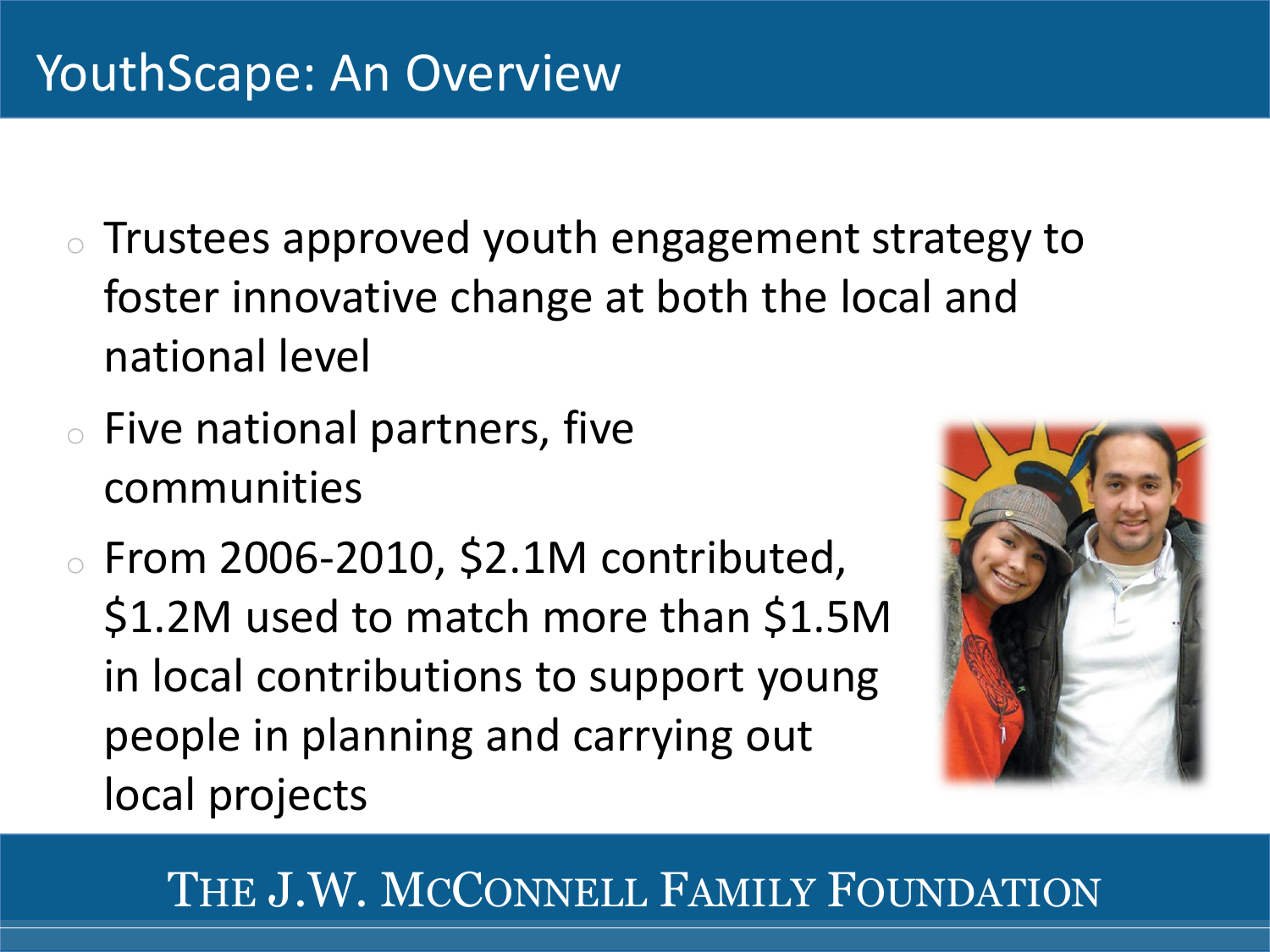- $\circ$  Create more opportunities for young people to participate in and shape the development of their communities
- $\circ$  Expand the number of Canadian communities actively pursuing comprehensive initiatives with a focus on youth engagement
- $\circ$  Link communities in a process of collaborative learning
- Test and assess the efficacy of a variety of approaches to comprehensive community initiatives and youth engagement
- Distil and document lessons learned from the initiative to share and positively influence attitudes and policies that affect young people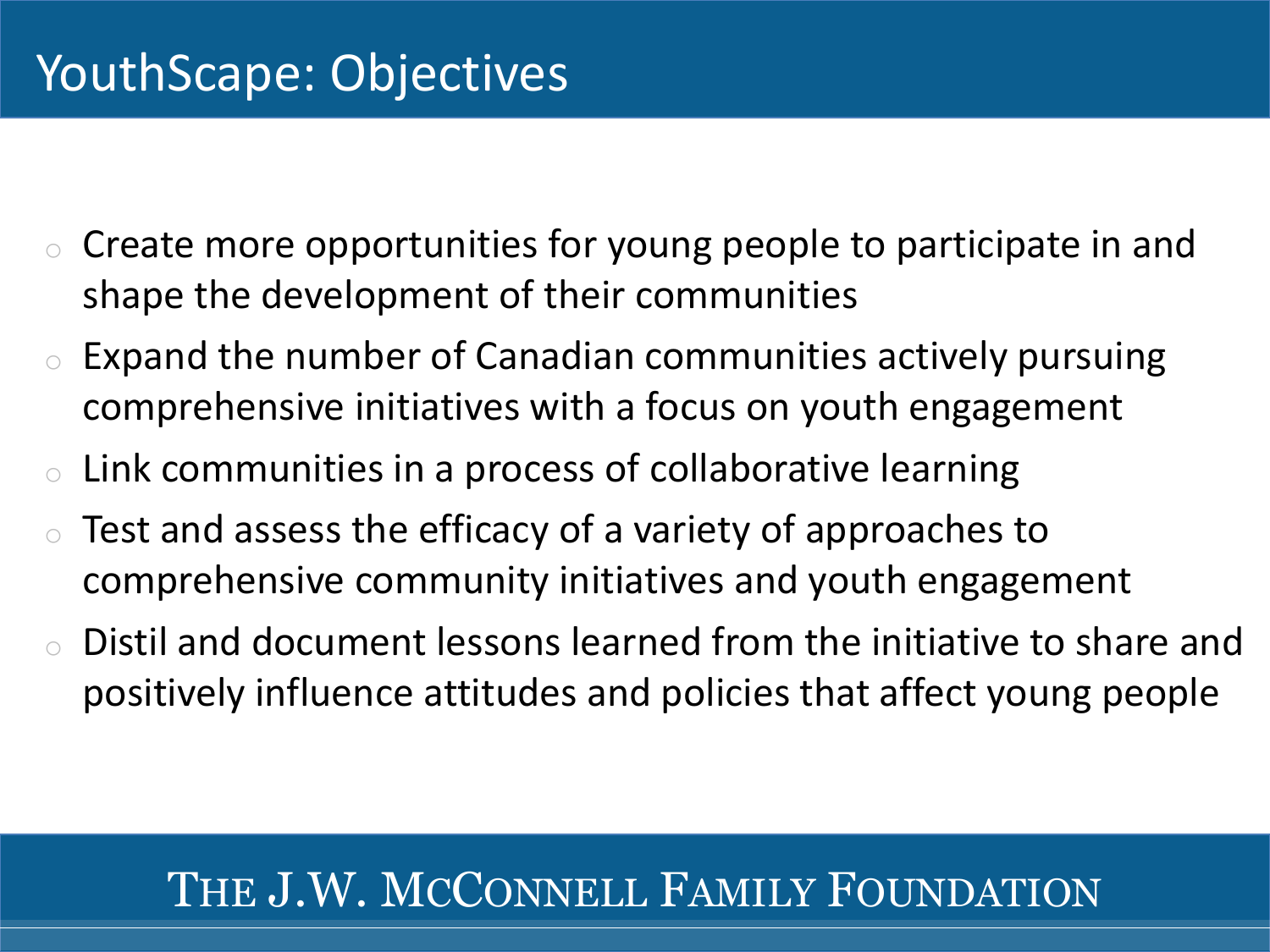## YouthScape: DE Model

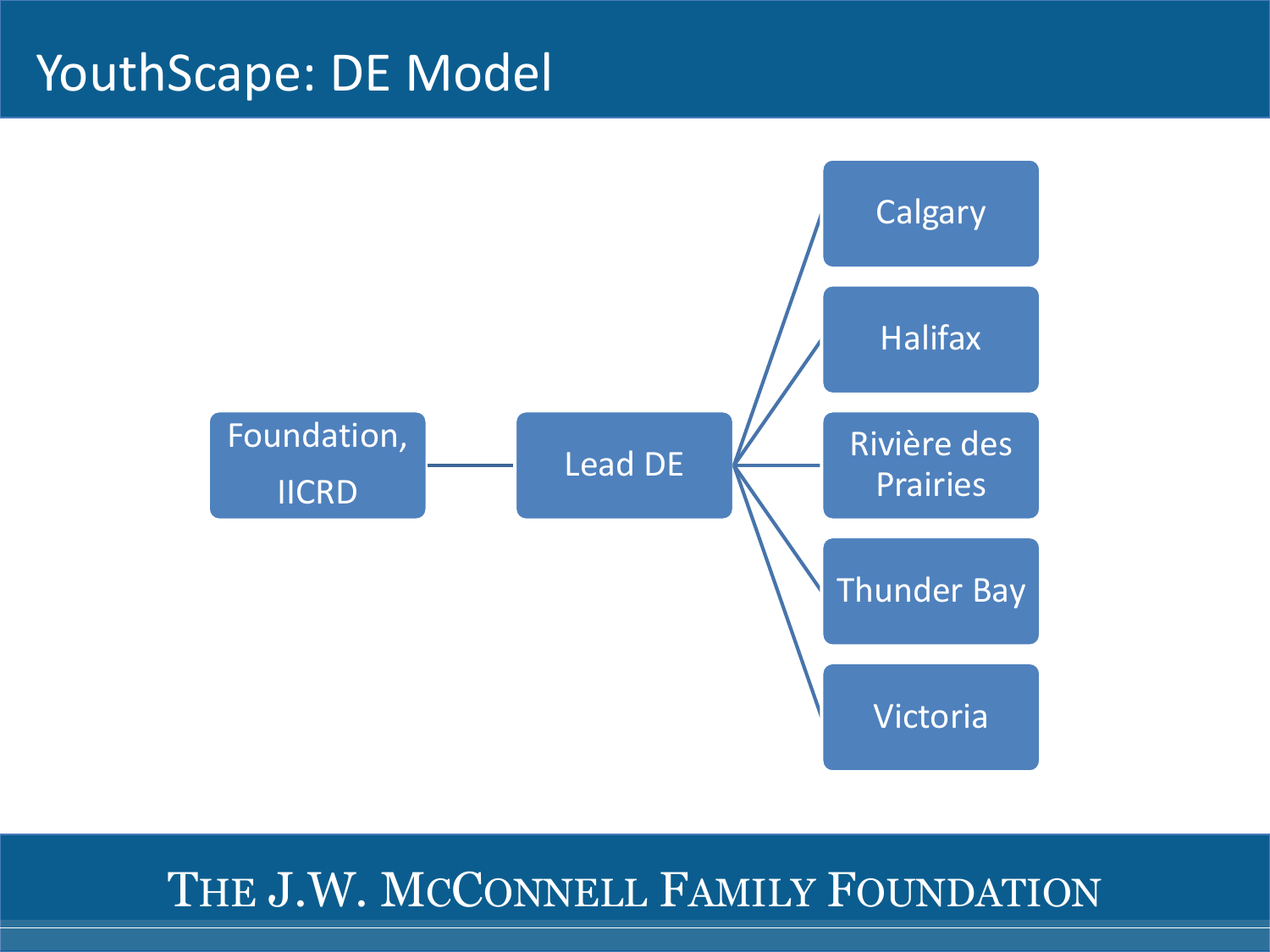- $\circ$  Orienting: Establish mutual understanding
- Watching: Attend to key moments, group dynamics, structure, action, threats/opportunities
- o Sense-making: identify patterns, integrate new information
- o Intervening: Asking questions, facilitating discussion, sourcing/providing information, pausing action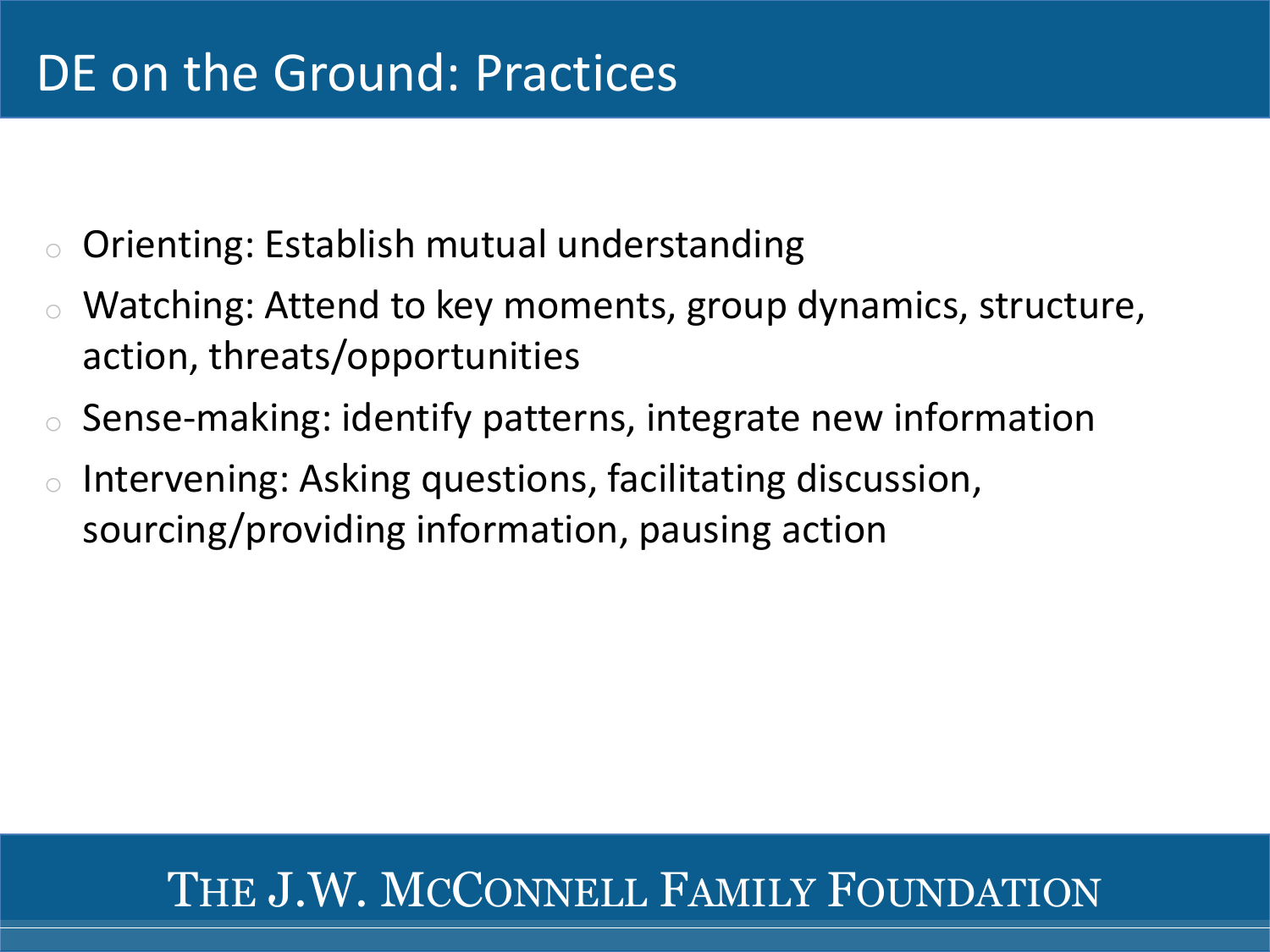| <b>Timeframe</b>              | <b>Attending to</b>                                                 | <b>Hearing</b>                                                                   | <b>Interventions</b>                                                 |
|-------------------------------|---------------------------------------------------------------------|----------------------------------------------------------------------------------|----------------------------------------------------------------------|
| <b>Pre-launch</b>             | Design team                                                         | Need more time<br>for interaction<br>and questions                               | Redesign on Day<br>2 of gathering                                    |
| <b>Project Launch</b><br>(Y1) | <b>Research and DE</b>                                              | Uncertainty<br>about tools                                                       | <b>Coaching sessions</b><br>for DEs to use<br>participatory<br>tools |
|                               | Relationships<br>between IICRD,<br>Foundation, and<br>organizations | Need more time<br>to grant, delay<br>was hindering<br>community<br>participation | Foundation<br>extending<br>granting deadline                         |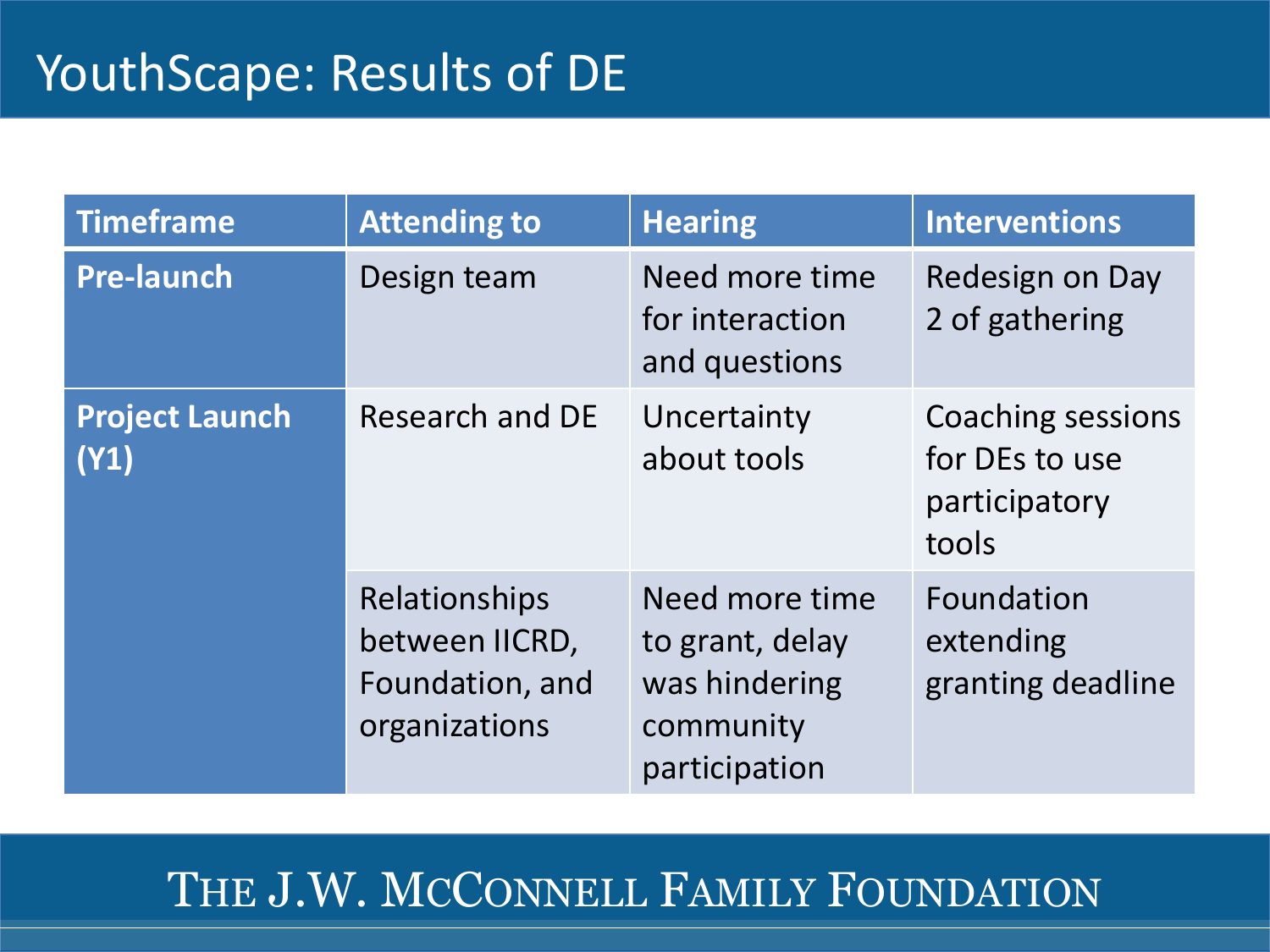| <b>Timeframe</b>             | <b>Attending to</b>                   | <b>Hearing</b>                                                 | <b>Interventions</b>                                                                           |
|------------------------------|---------------------------------------|----------------------------------------------------------------|------------------------------------------------------------------------------------------------|
| Thirst for<br>action (Y1-Y2) | Youth<br>involvement                  | Thirst for action,<br>difficulty in linking<br>youth to grants | DEs shared ideas<br>with sites,<br>encouraged<br>reaching out to<br>youth                      |
|                              | <b>Relationships</b><br>were strained | Misperceptions,<br>discouragement,<br>disengagement            | DEs checked in to<br>clarify, Foundation<br>directly worked<br>with sites to<br>address issues |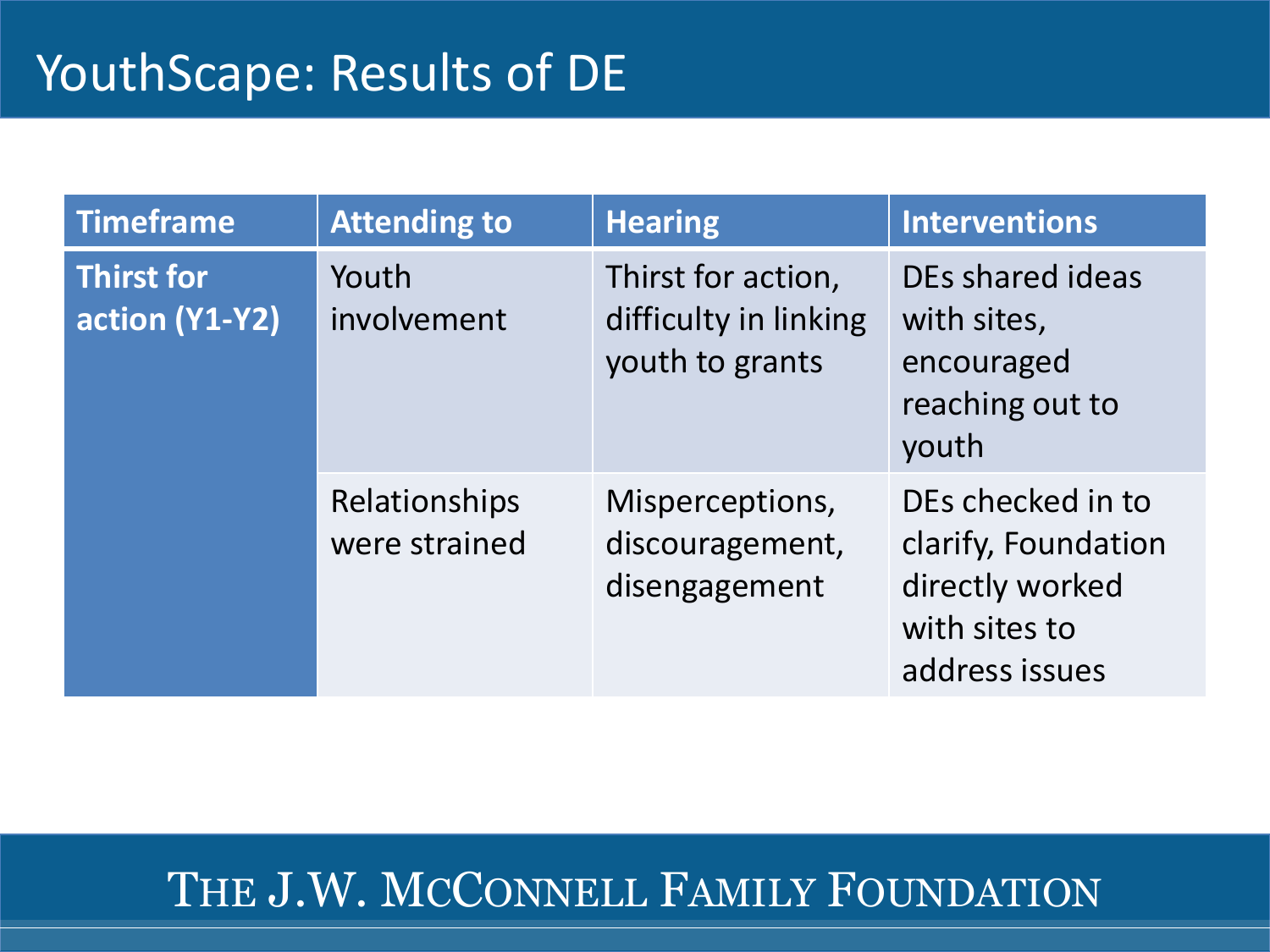| <b>Timeframe</b>                                       | <b>Attending to</b>                             | <b>Hearing</b>                                                  | <b>Interventions</b>                                                                             |
|--------------------------------------------------------|-------------------------------------------------|-----------------------------------------------------------------|--------------------------------------------------------------------------------------------------|
| <b>Reinventing</b><br><b>Structures (Y1-Y2)</b>        | Partner<br>involvement                          | Thirst for action,<br>Lack of direction for<br>YS in some sites | DEs assisted in new<br>decision-making<br>processes, e.g.,<br>vision building,<br>group planning |
|                                                        | Positioning of DEs                              | Lack of acceptance<br>of two DEs                                | Lead DE conducted<br>site visits to<br>establish common<br>ground                                |
| <b>Clarifying</b><br>relationships and<br>support (Y2) | Partner<br>involvement and<br>youth involvement | Uncertainty with<br>granting and<br>support of grantees         | DEs supported<br>decision making<br>and processes<br>related to grant<br>support                 |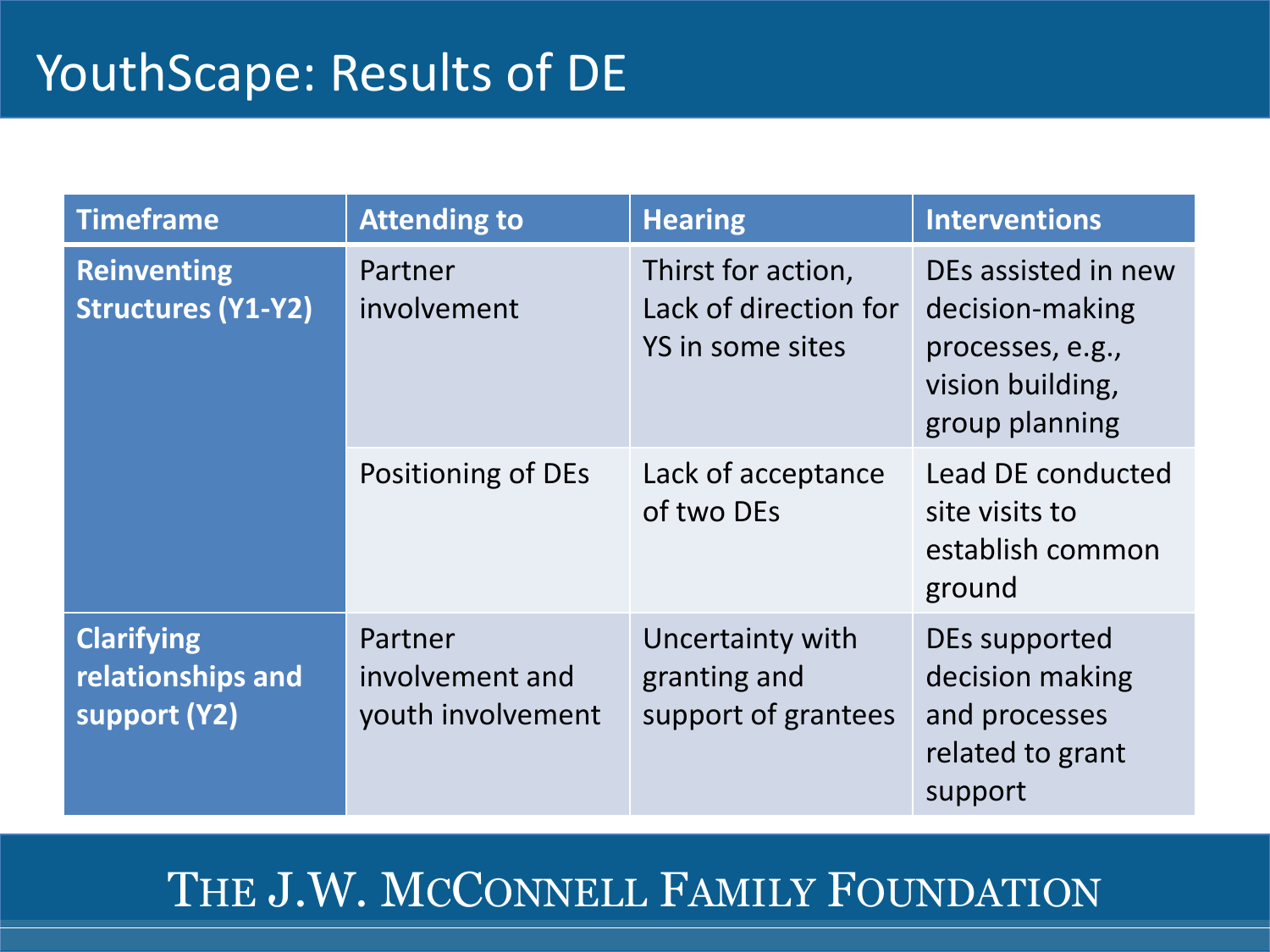# YouthScape: Present Day

- o Inter/national-levels
	- Partner incorporated learning into youth-centered projects taking place in Southeast Asia.
	- FSG showcased use of DE as a model for evaluating social innovation
	- o Academic articles published on youth empowerment
- o Municipal-level
	- Catalyzed long-lasting networks
	- $\circ$  Fostered change of public opinion that helped build, not break down, community
- o Individual-level
	- Provided positive experiences that helped improve and sustain motivation
	- Youth benefited from increased self-confidence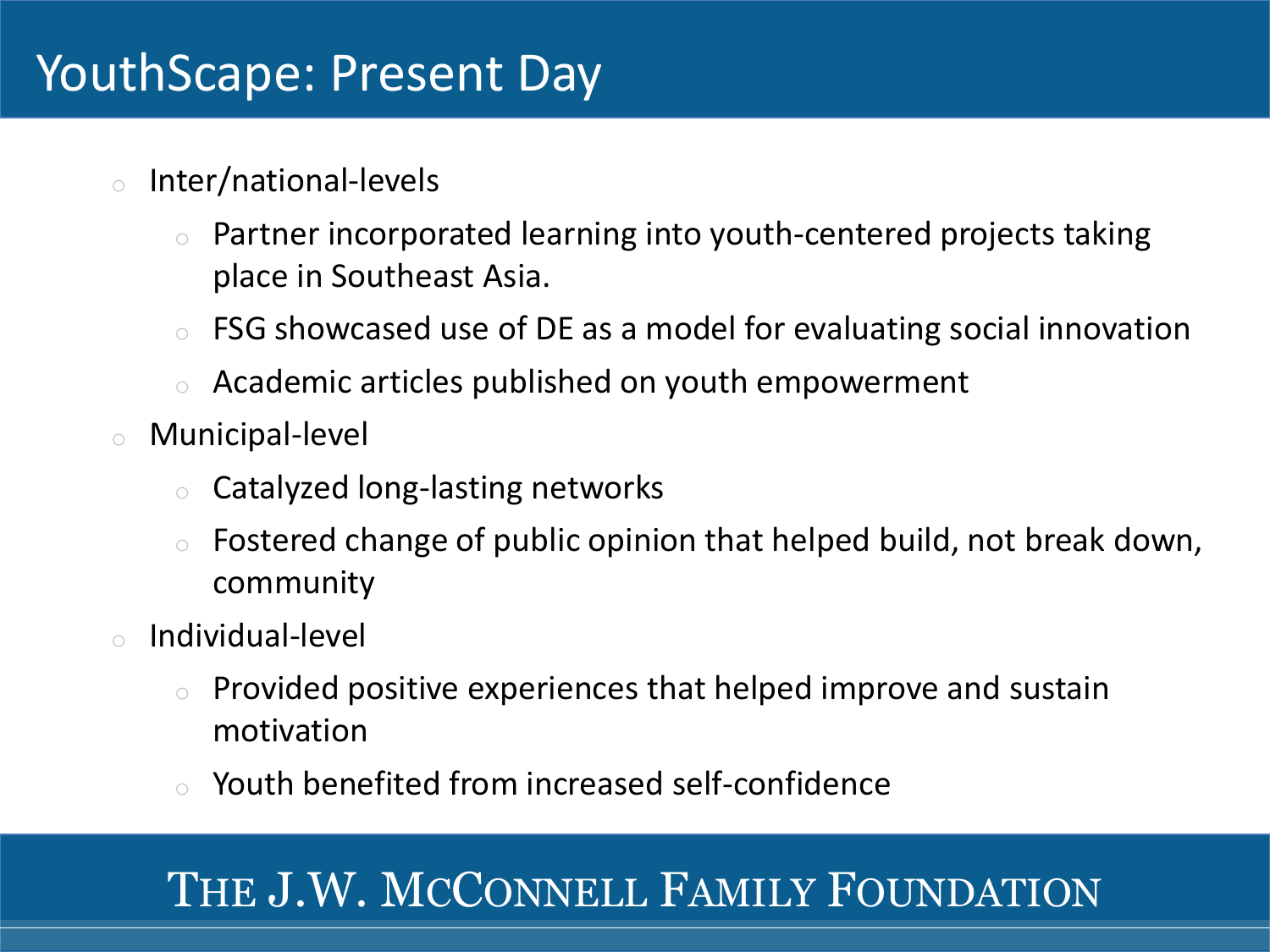Developmental Evaluation: Lessons Learned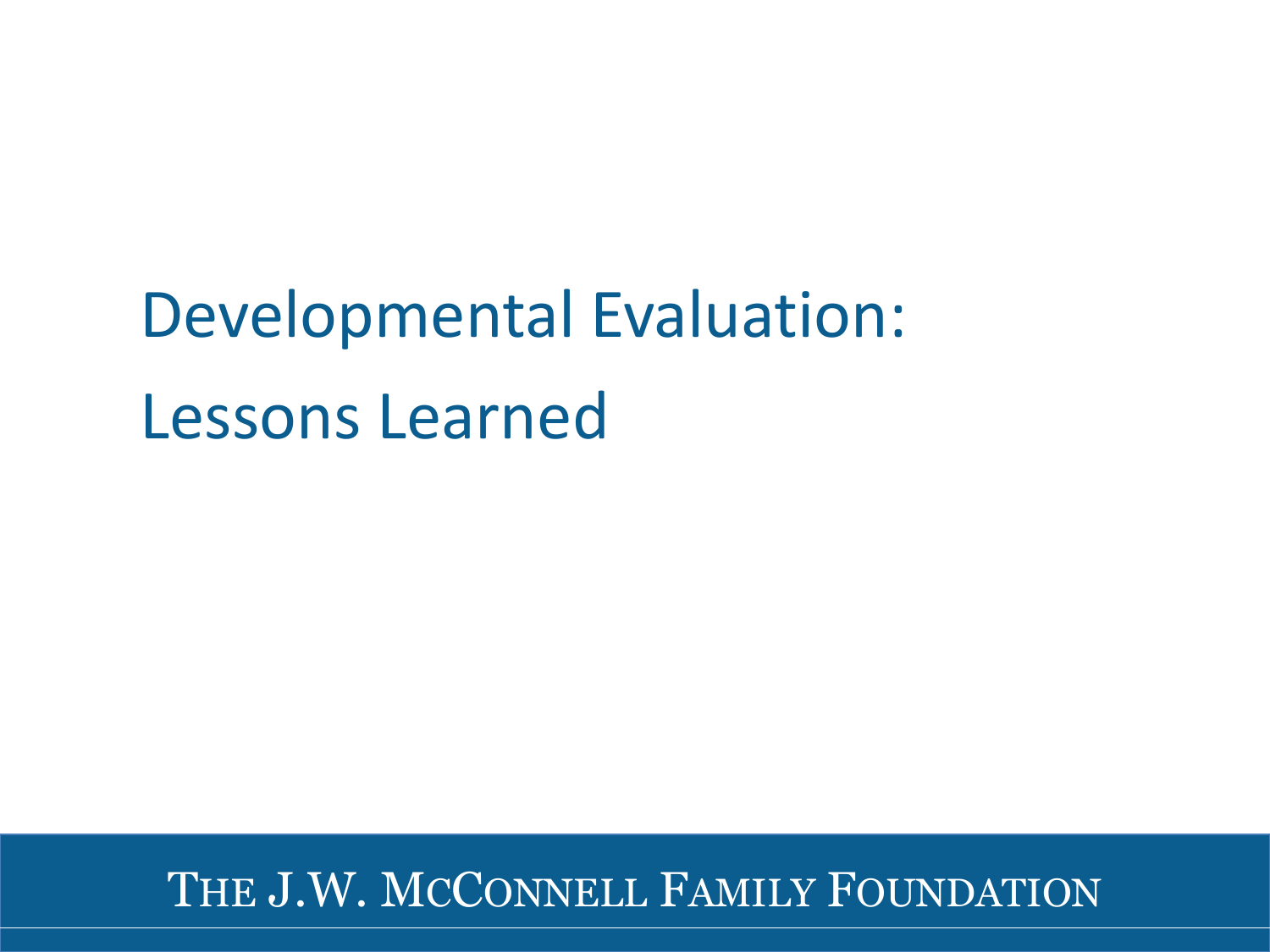- $\circ$  Environment is complex and dynamic
- o Feedback is needed from critical, supportive observer
- o Host organization embraces a learning culture Stakeholders are committed to process
- Developmental evaluators are granted authority
- Developmental evaluators are embedded early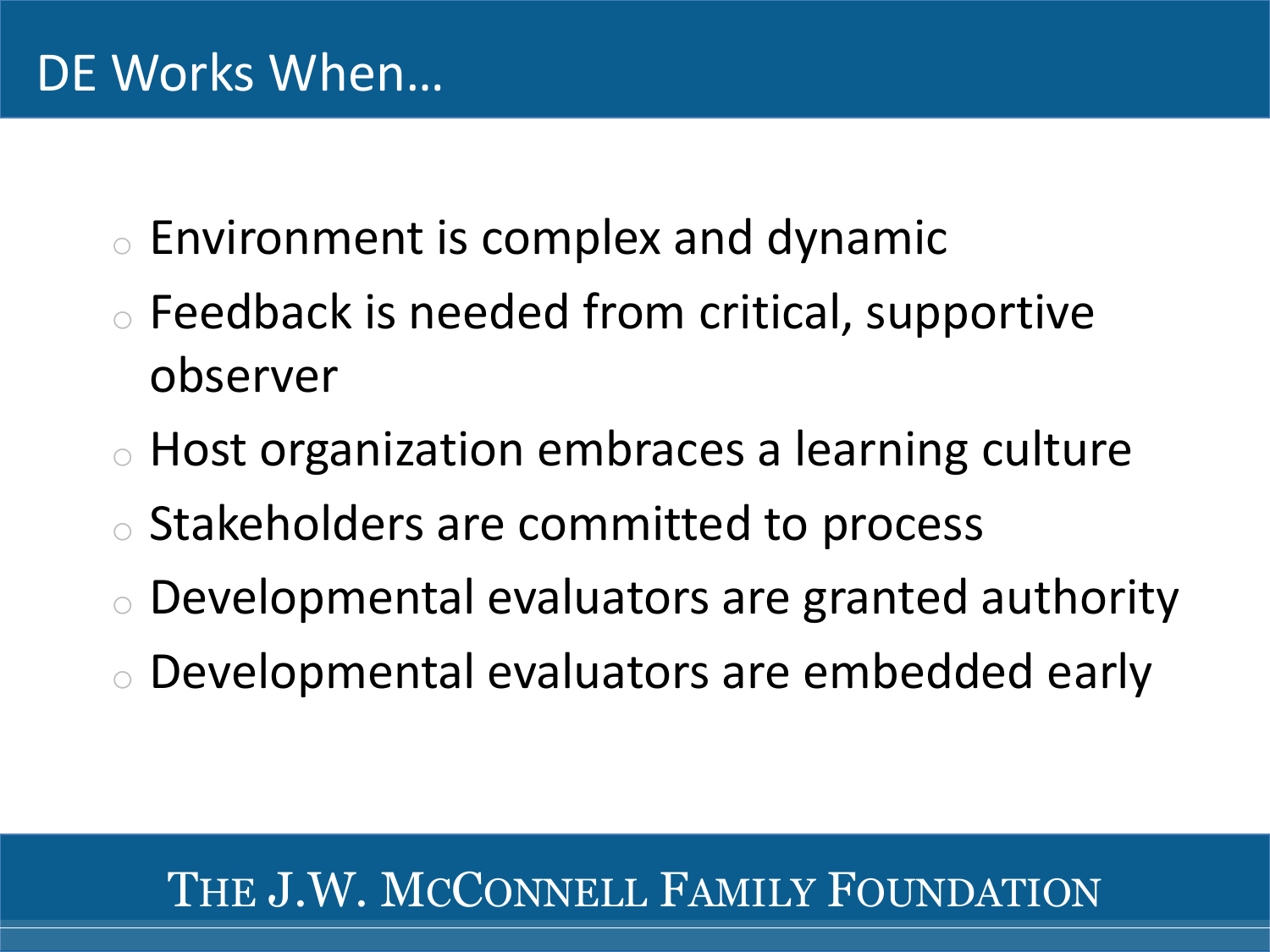# DE Doesn't Work When…

- <sup>o</sup> Its purposes are misunderstood
- o Evaluators lack key skills, e.g., facilitation, listening
- o Stakeholder egos and power dynamics are overwhelming
- o Time, people, and money are lacking
- o Organizational readiness and buy-in are missing
- o Information is not collected and shared quickly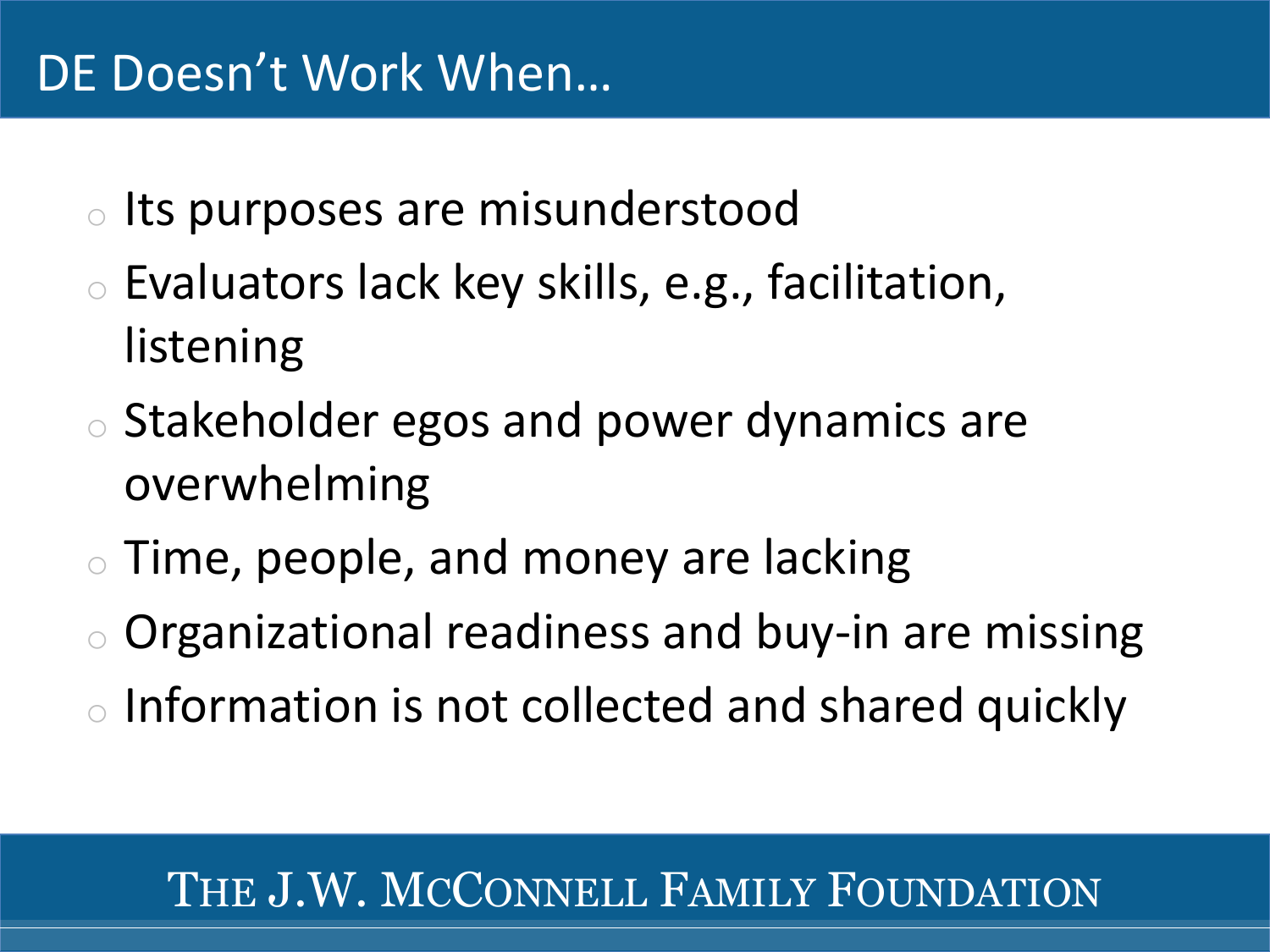# Activity: Stakeholder Analysis (15 minutes)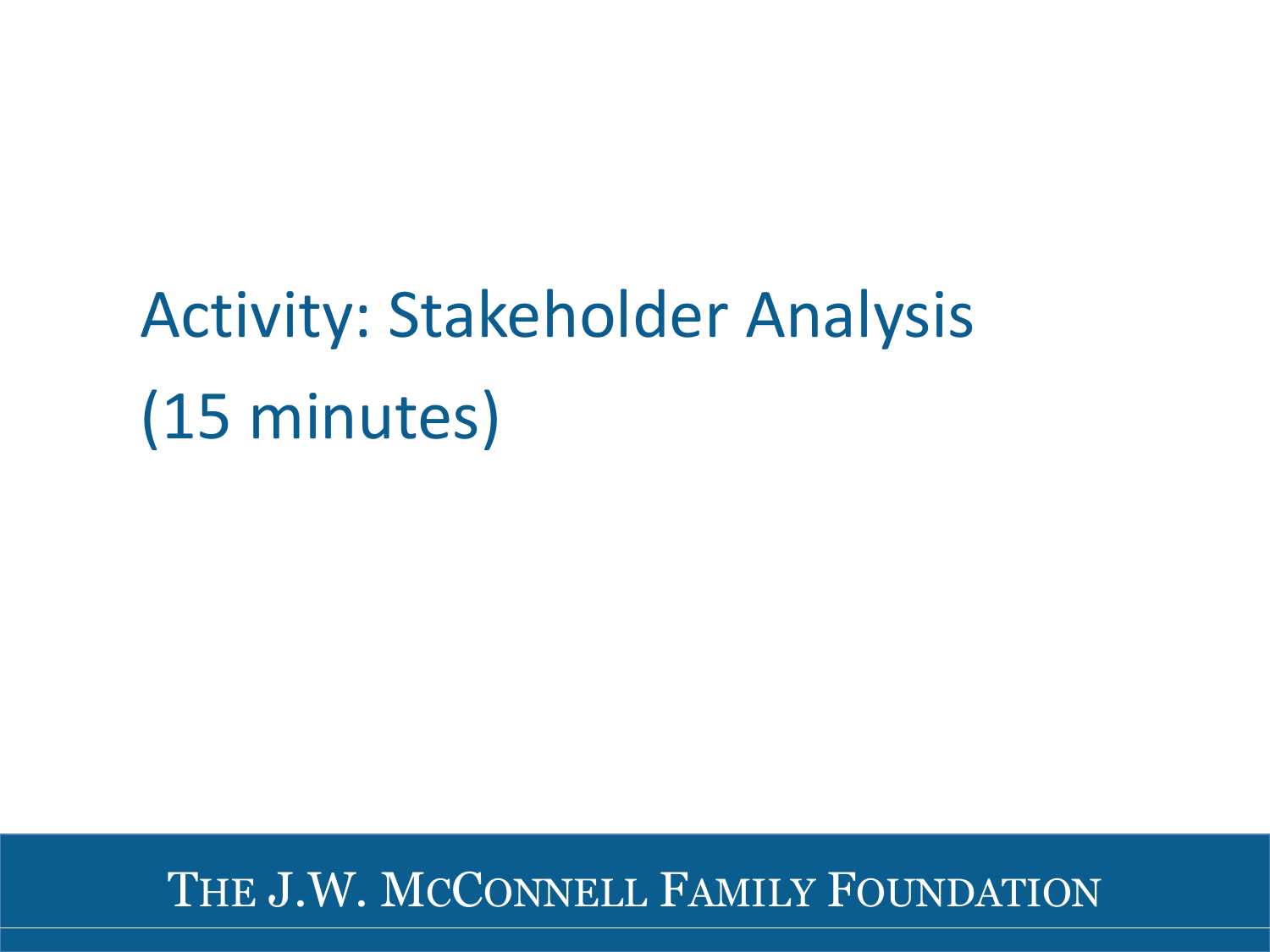# Stakeholder Analysis: Power Vs. Interest Matrix

|                                             | <b>Low Power</b><br><b>Stakeholders</b>   | <b>High Power</b><br><b>Stakeholders</b>                            |
|---------------------------------------------|-------------------------------------------|---------------------------------------------------------------------|
| <b>High Interest</b><br><b>Stakeholders</b> | <b>High Interest,</b><br><b>Low Power</b> | <b>High Interest,</b><br><b>High Power</b>                          |
|                                             | Youth                                     | <b>National Advisory,</b><br>Foundation, Community<br>Organizations |
|                                             | Low Interest,<br><b>Low Power</b>         | Low Interest,<br><b>High Power</b>                                  |
| <b>Low Interest</b><br><b>Stakeholders</b>  | <b>General Public</b>                     | Government                                                          |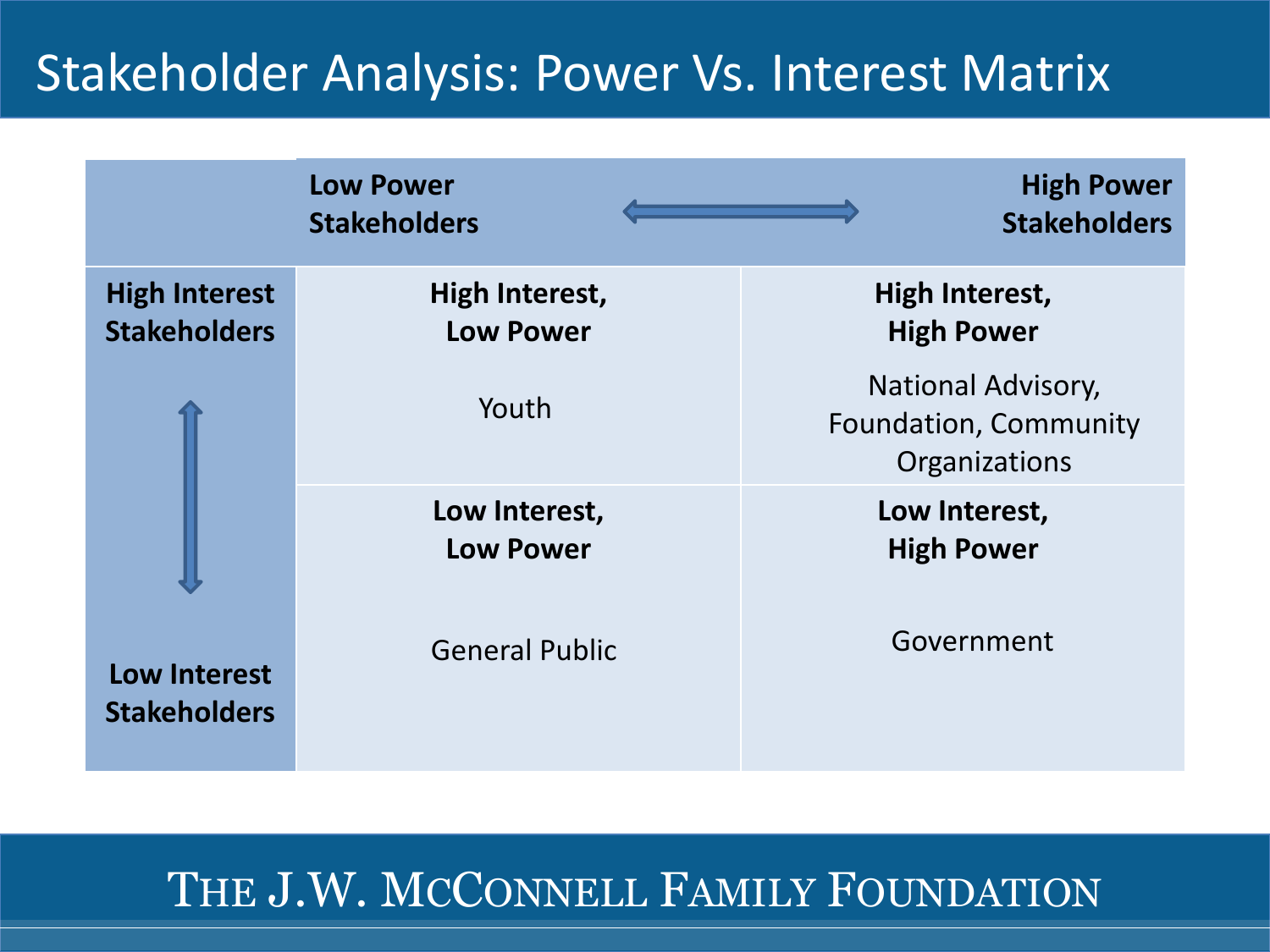$\circ$  What kind of impact could identifying and addressing "power vs. interest" have had on projects?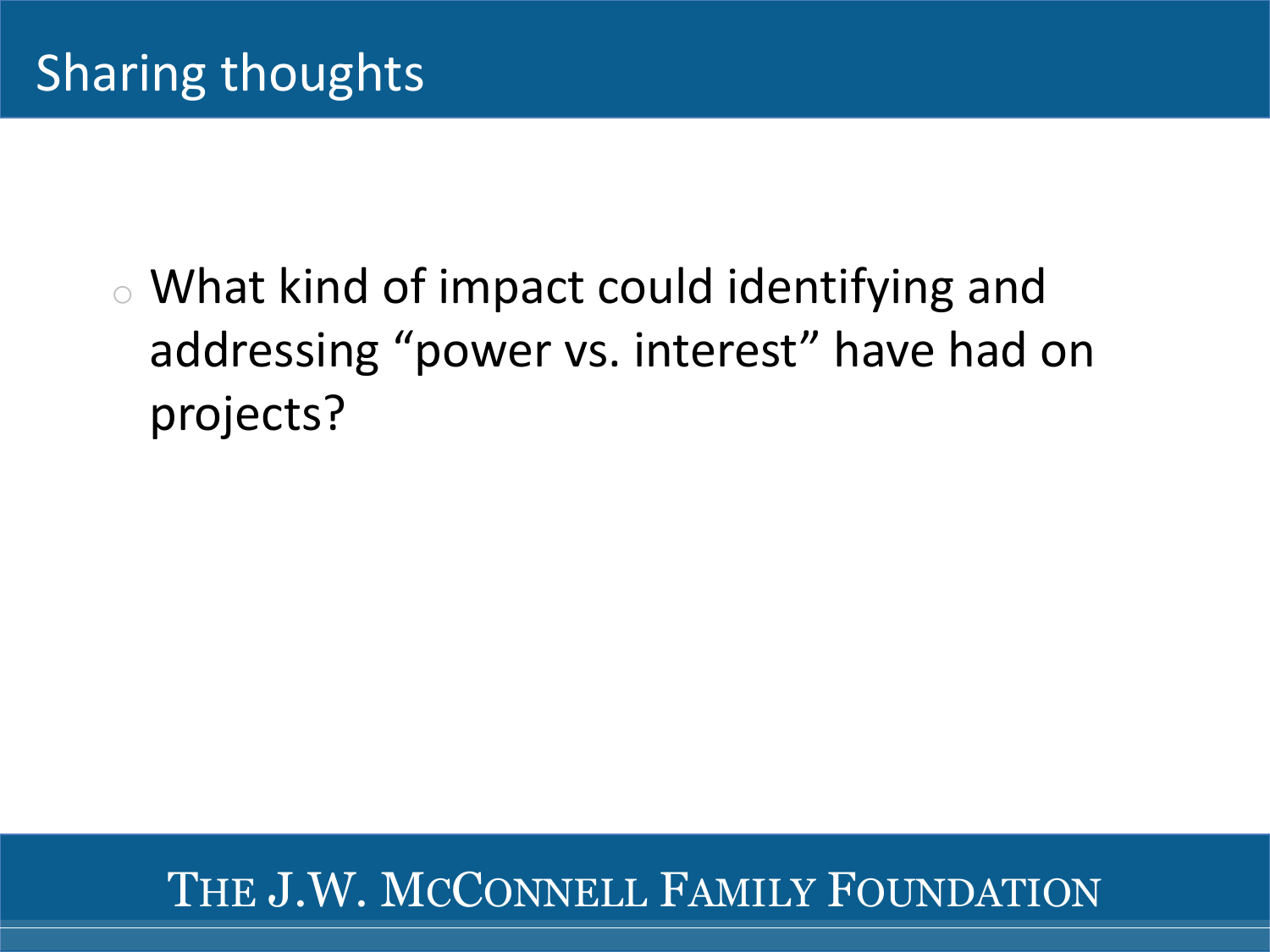**Questions** (10 minutes)